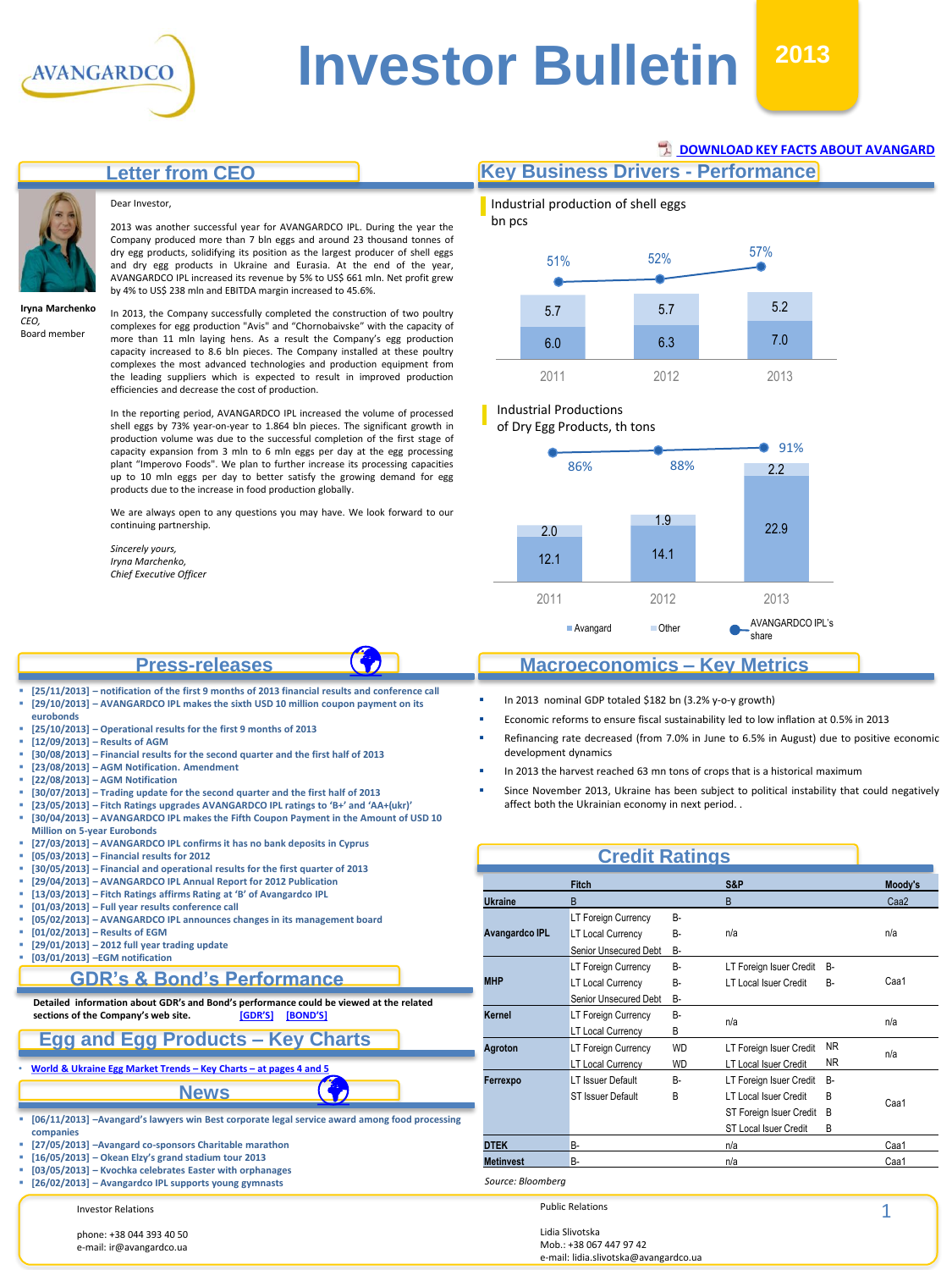**AVANGARDCO** 

## **Production Results – Key Charts**



**Total Flock, mn heads**





**Revenue, US\$ mn EBITDA, US\$ mn** 246





**Gross debt structure, US\$ mn**





2013 2014F 2015F 2016F 2017F 2018F 2019F 2020F 2021F 2022F **Principal Eurobond Contract Dutstanding Balance Contract Dutstanding Balance Contract Dutstanding Contract Principal Principal Principal Principal Principal Principal Principal Principal Principal Principal Principal** 

**Loan portfolio by creditor\*\***

**Loan portfolio by currency**



*Source: Company data*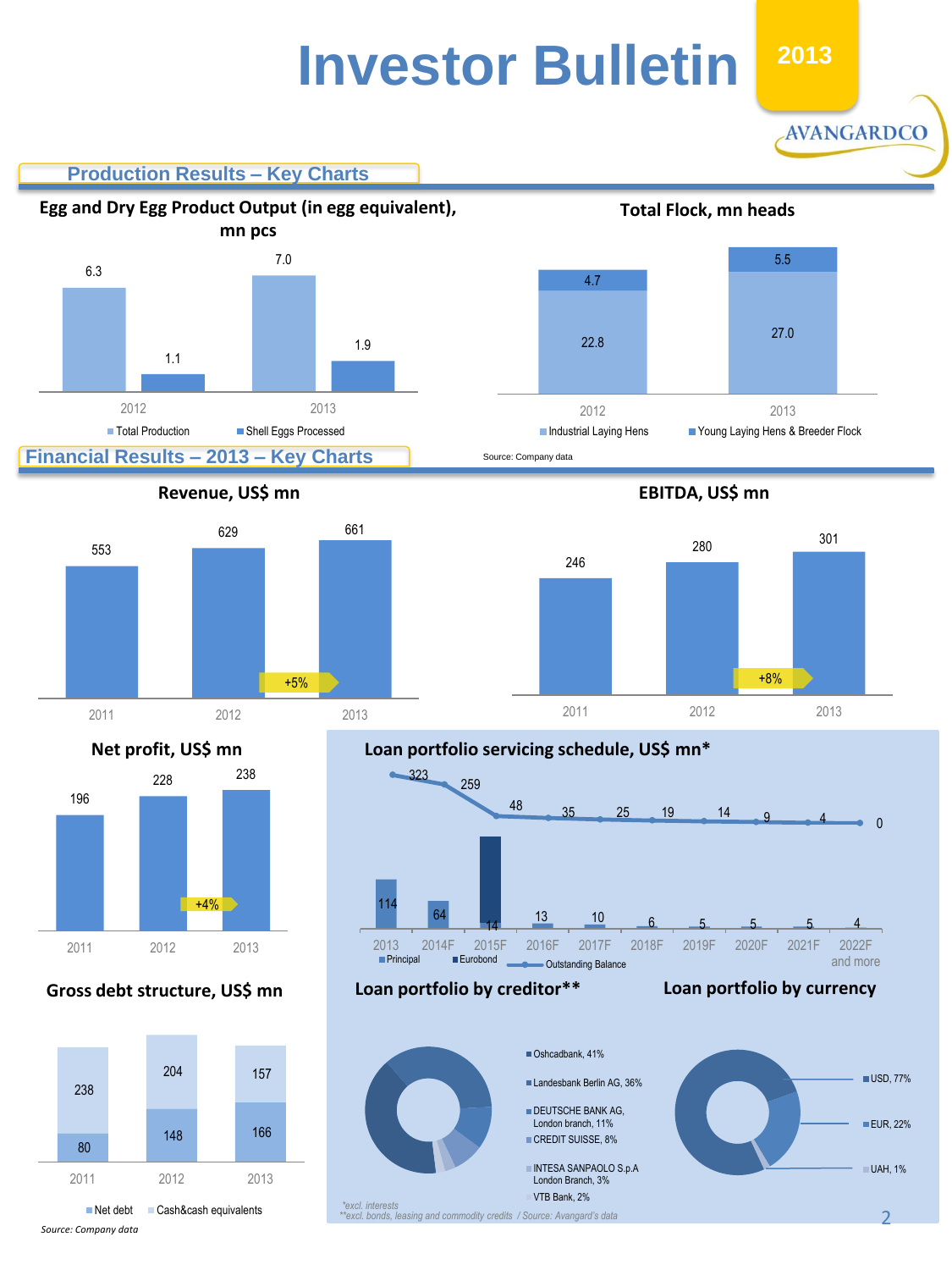### **Why to Invest in Avangard**

- **#1 eggs producer in Eurasia by poultry flock\***
- **#1** in Ukraine: 51% share in the industrial production of shell eggs in 2011; 87% share in the production of dry egg products in 2011
- Vertical integration ensures effective cost control
- State-of-the-art poultry facilities with production facility to 30.1 mn laying hens and 8.2 bn eggs per year
- **Eggs processing plant Imperovo will increase it's processing** capacity from 6 to 10 mn eggs per day in 2015
- **Export to 34 markets during 2009-2014**
- **Received permission to export to EU**
- **Strong financial results**
- Debt ratio reached 1.1x, a very attractive level compared to traded Ukrainian peers
- \* *by World Poultry Magazine*

### **Shareholder Structure -**



· Ukrlandfarming PLC · Free Float

• *In September 2011, with the goal to restructure and rationalize his ownership in agricultural assets Mr. Bakhmatyuk made a decision to transfer his 77.5% shareholding in Avangardco IPL to Ukrlandfarming PLC.*



AVGR LI daily trading, USD mn, rhs

AVGR LI share price, USD/GDR

WIG Ukraine (rebased)

*Source: Bloomberg, Company data*

## **Securities - General Information**

| GDR's\ADR's                                  |           |
|----------------------------------------------|-----------|
| Receipts outstanding, as of 30/06/11, pcs.   | 1,437,500 |
| Avrg trading volume per day, in H1 2011 pcs. | 67,334    |
| Market Cap as of 30/06/11, \$mln             | 1,067     |
| Free float, %                                | 225       |

**H1 2013**

**AVANGARDCO** 

| GDR\ADR's                       | $\mathbf G$                                             | <b>Bonds</b>      | ( )                                                                                            |
|---------------------------------|---------------------------------------------------------|-------------------|------------------------------------------------------------------------------------------------|
| <b>Ticker</b>                   | <b>AVGR</b>                                             | Format            | Reg S                                                                                          |
| <b>Stock</b><br><b>Exchange</b> | <b>LSE</b>                                              | Amount, \$<br>mln | 200                                                                                            |
| <b>Deal Size</b>                | 1,437,500 new<br>ordinary shares in<br>the form of GDRs | <b>Maturity</b>   | 29 October 2015                                                                                |
| Use of<br><b>Proceeds</b>       | Finalization of new<br>capacity expansion<br>programs   | Coupon            | 10%, payable semi-<br>annually in arrears on<br>29 Apr and Oct<br>commencing on 29<br>Apr 2011 |
| <b>Proceeds</b>                 | <b>USD 208 m</b>                                        | <b>Listing</b>    | <b>LSE</b>                                                                                     |
| <b>Offer Price</b>              | \$15.0 per GDR                                          | Issue<br>Rating   | B (Fitch Ratings)                                                                              |

## **Bond's Performance -**

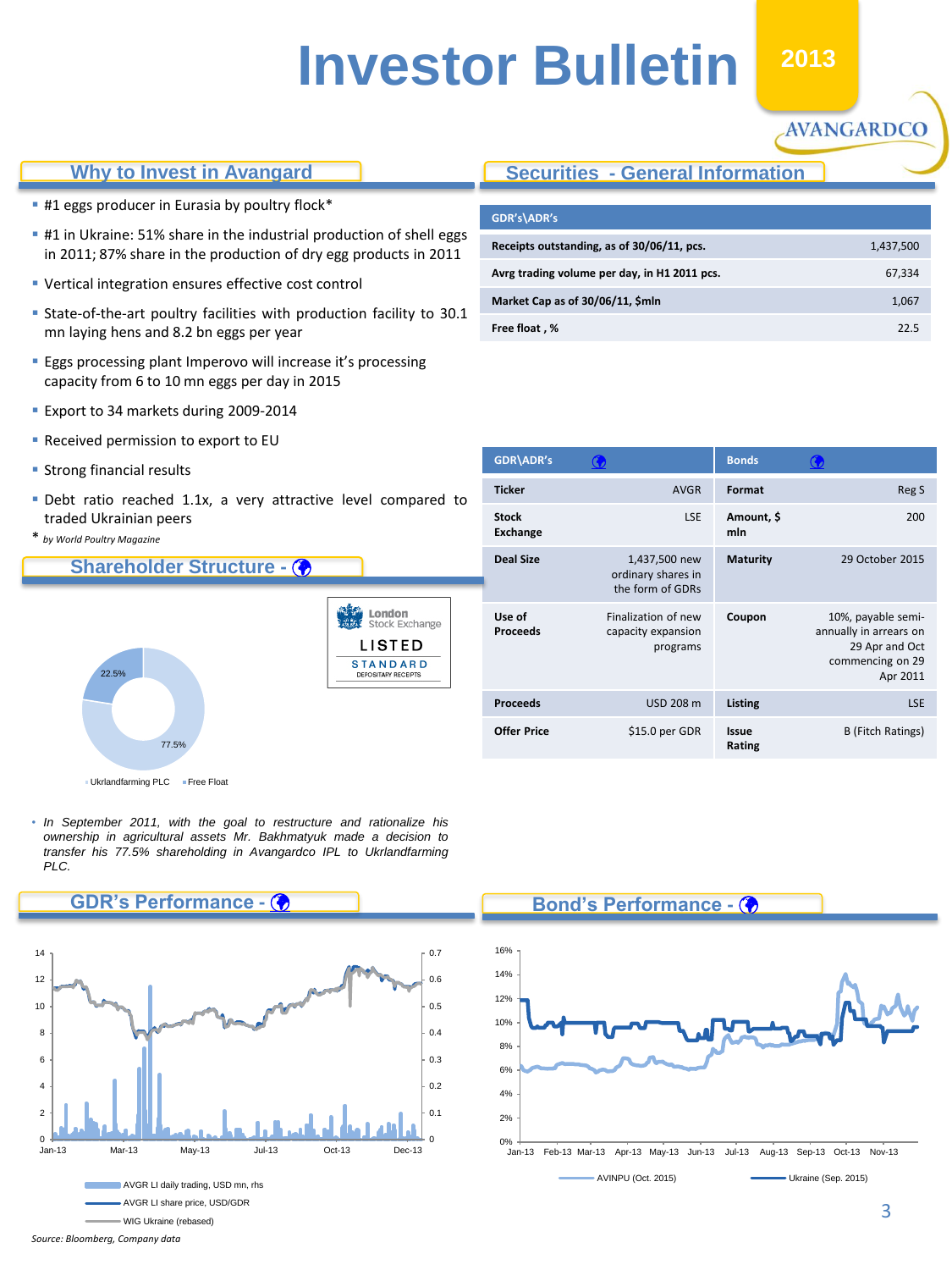**AVANGARDCO** 

**World Egg Market Trends – Key Charts**

**World Imports of Eggs and Eggs Products, US\$ mln**



## **Trade balance of the most active regions in the eggs and egg products trade, \$ mn**



## **Structure of World Imports of Eggs and Egg Products in 2013E, \$ mn**



*\*Key destinations for AVANGARDCO IPL's export*

- Growing world eggs and egg products market
- <span id="page-3-0"></span> Growth in egg products trade is driven by demand from food, confectionary and bakery industries globally
	- Emergence of middle class in MENA and Asia will further drive consumption of eggs/egg products in the region *Source: International Trade Center, Pro-Consulting*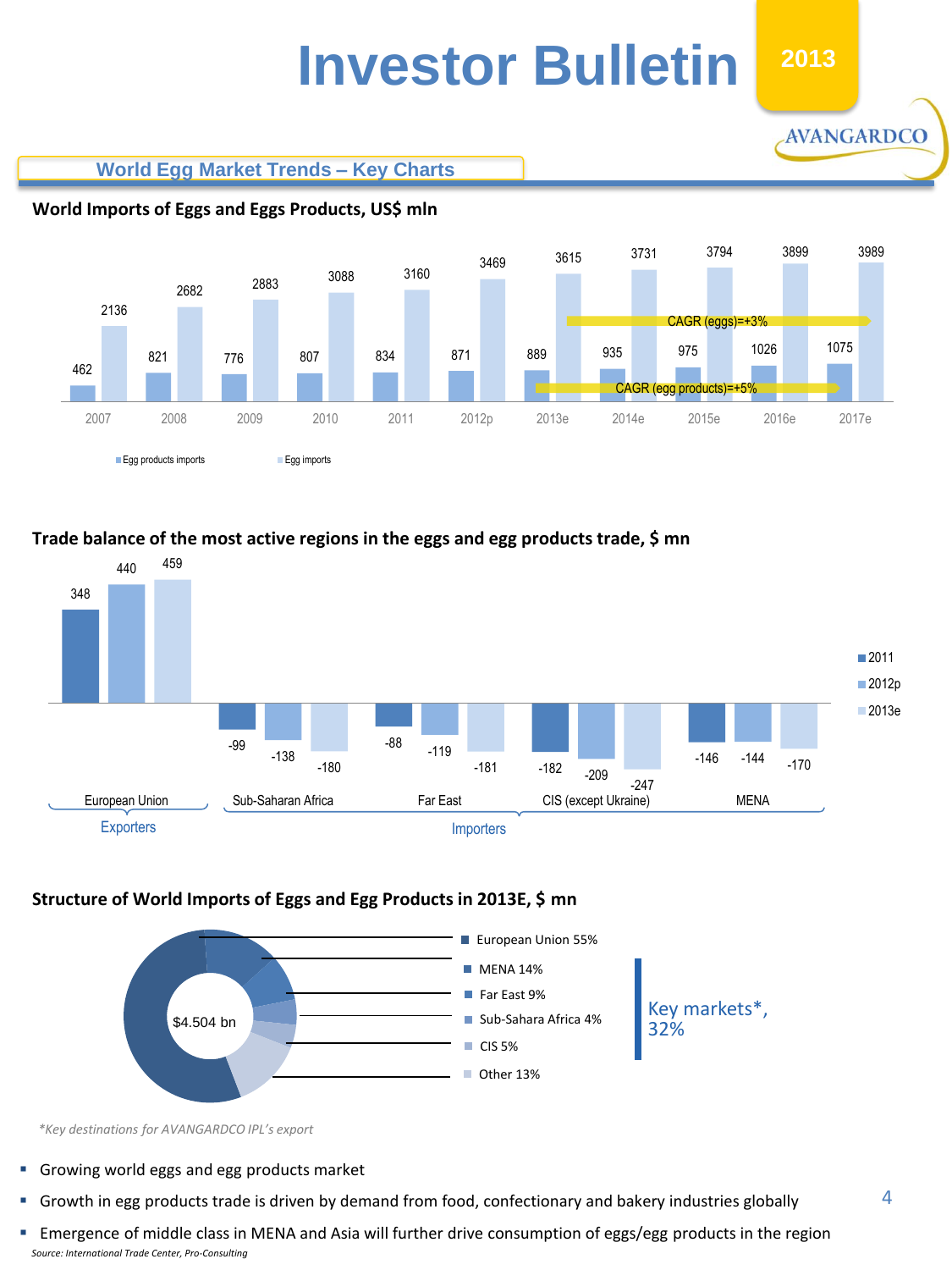AVANGARDCO

## **World & Ukrainian Egg Market Trends – Key Charts**





## **Production of Shell Eggs in Ukraine, bln pcs**







**Strong domestic demand and increasing export opportunities** 

Market consolidation will drive further price increase *Source: SSCU, International Trade Center, European Commission, Pro-Consulting*